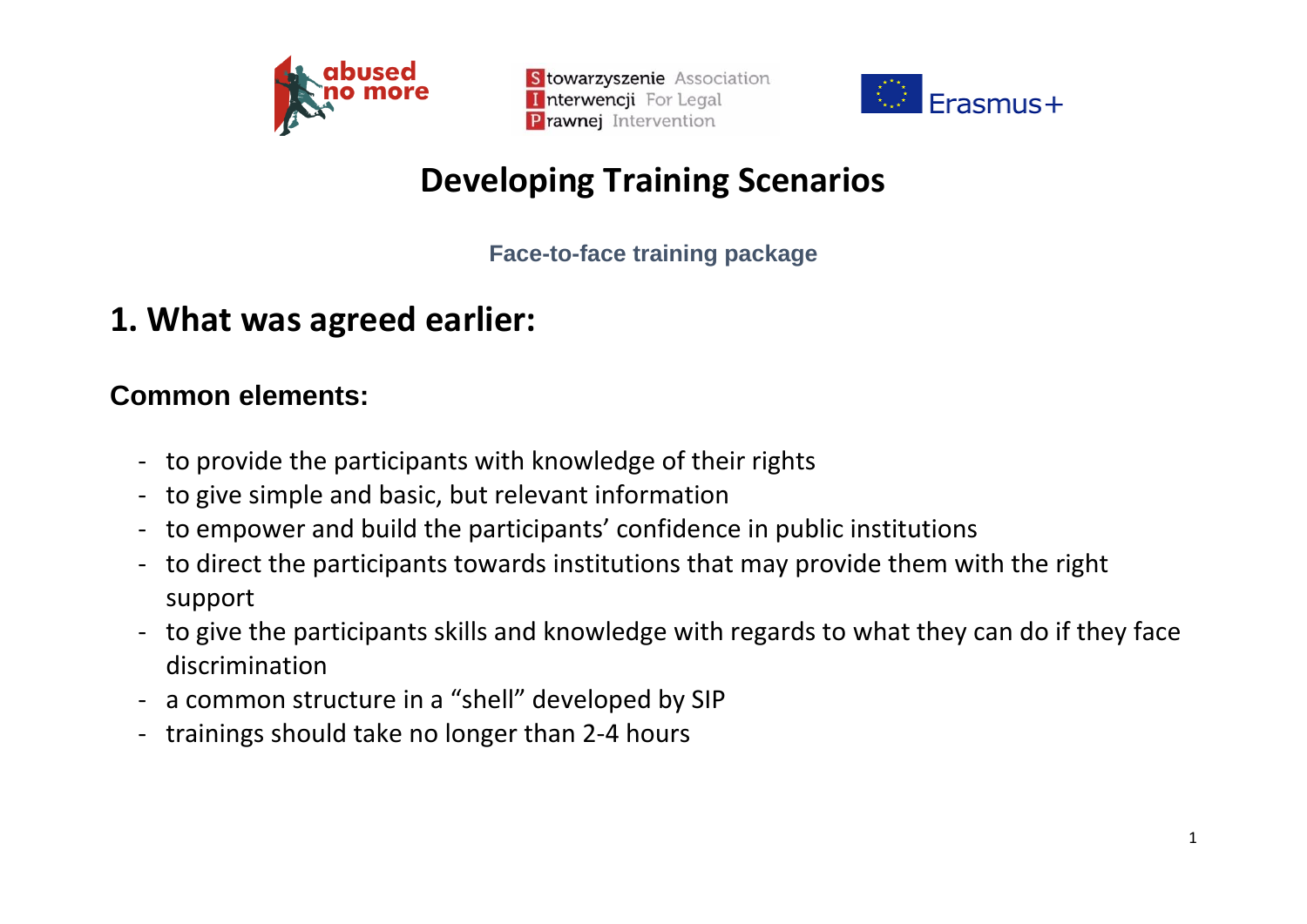



#### **Ideas:**

- gamification
- real cases showing the positive examples
- working on empathy of the professionals
- arranging possibilities for young people to meet professionals who work in the field
- involving young trainee lawyers in the delivery of training

### **What to remember:**

- To involve the youth in the training
- To provide basic, albeit legally correct information
- To pay particular attention to the language explaining legal terms in an easy way, and making sure that the training content is understandable to the participants
- To incorporate research results in the training
- To provide the training to young migrants/ refugees in relevant languages (e.g. Arabic, French) when applicable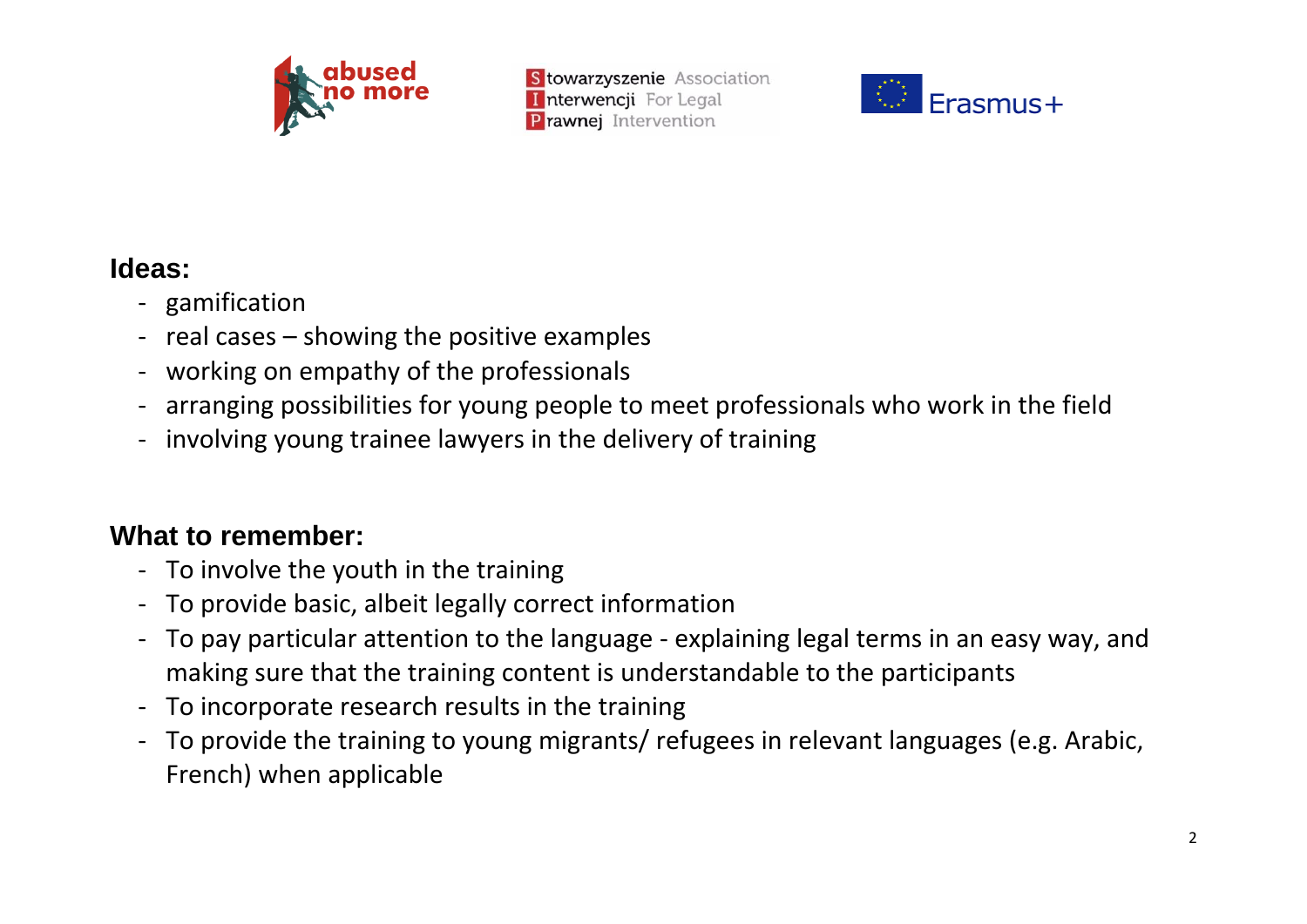



## **2. Where are we now?**

What is the stage of a realization for every partner?

How do the trainings implement the objectives?

What solutions have been applied in the scenarios?

What difficulties was faced? What is and what can be problematic in the future?

What kind of support is needed?

Is there anything to add to the common structure?

Is there anything to add to the list of what is important and what is to remember in developing training scenarios?